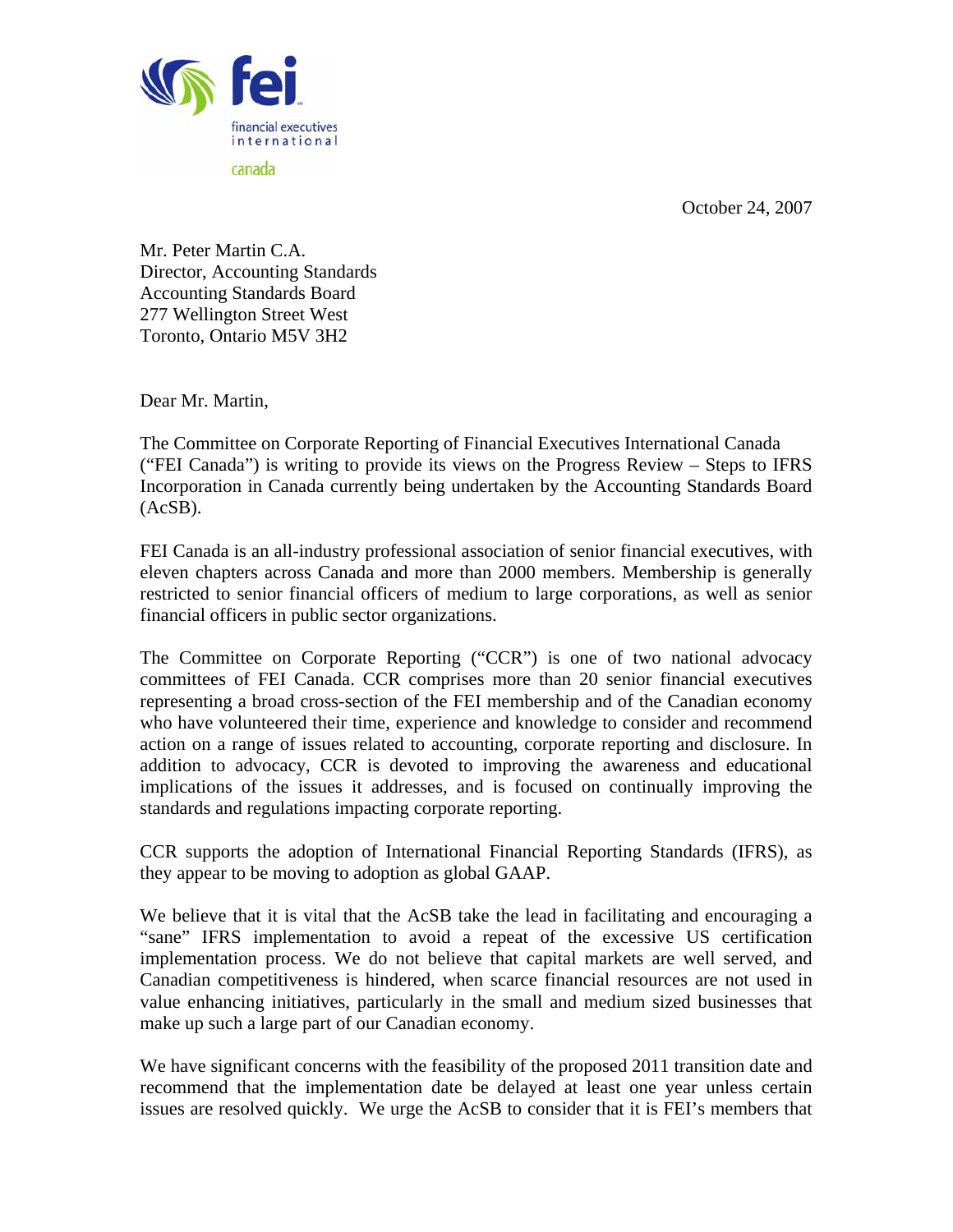

actually direct the implementation of the recommendations of the AcSB and our members have significant concerns.

We are particularly concerned that the proposed date does not recognize the challenges and workload faced by the financial profession in implementing recent regulatory requirements over the next couple of years. From the perspective of ensuring continued investor confidence in the capital markets, particularly given recent events, it is critical that both the regulatory requirements and the IFRS implementation be flawlessly executed. To achieve this, companies need clarity now on who will be a publicly accountable enterprise, whether companies will be allowed to continue to file in US GAAP with the Securities Commissions, the introduction of new accounting standards be minimized, industry specific issues be addressed and the education and readiness of the financial community be significantly enhanced as soon as possible.

Further, we have consistently advocated that given the importance of the United States capital markets to Canadian companies and the United States as a trading partner, it is critically important that the Securities and Exchange Commission's (SEC) views be well understood before any definitive action is undertaken.

# **Regulatory Requirements**

## *Canadian Securities Administrators (CSA) MI 52-109*

We strongly believe that the AcSB cannot work in isolation of other regulatory requirements in considering the implementation date for IFRS. A critical difference with the IFRS transition in Europe and Australia is that none of these countries had certification requirements.

In 2005, as proposals for adopting IFRS were being debated, the adoption of certification requirements for Canadian companies equivalent to the US Sarbanes Oxley (SOX) requirements, were being pursued by the CSA. Both proposals were acknowledged as requiring significant effort by financial professionals to implement successfully.

The CSA has issued MI 52-109 which requires management to evaluate and provide disclosures on the effectiveness of internal controls and is effective for December 31, 2008 financial year ends. This is one year later than originally envisaged in the draft proposals and places the implementation timeline concurrent with the implementation of IFRS. The implementation of MI 52-109 will be the main focus for public companies until mid 2009, particularly small to medium sized entities which lack sufficient internal resources to implement such a major undertaking. We believe that there will be a significant number of entities which will be focused for the remainder of 2009 on improving and embedding the certification process within their day to day operations and the remediation of any identified internal control deficiencies. Therefore, there will be a large proportion of public reporting entities that will not be able to focus their full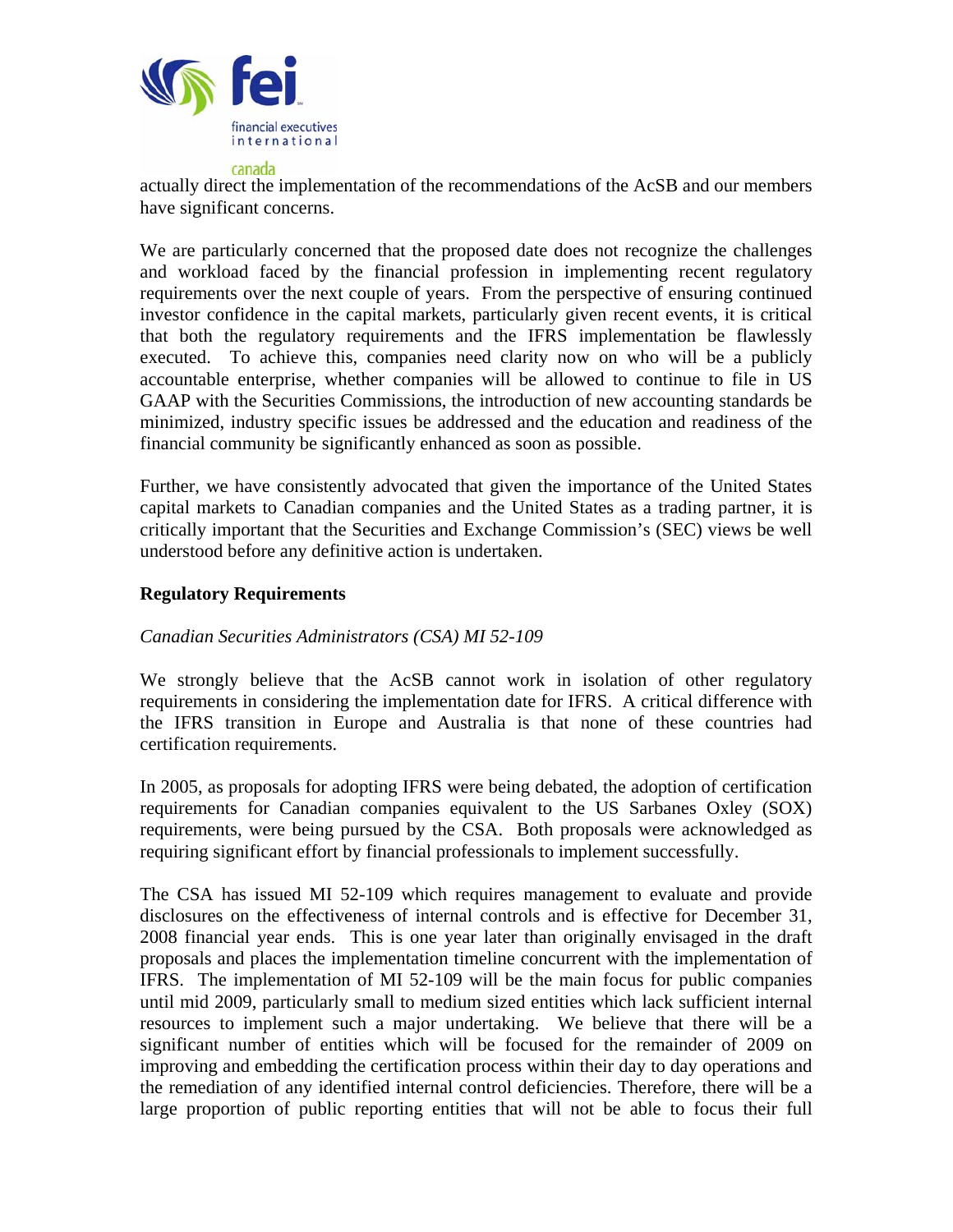

attention on implementing IFRS until mid to late 2009, which we believe to be too late given the need to begin to collect comparative IFRS information for the 2010 financial year. At the same time, the Management, Discussion and Analysis (MD&A) disclosure requirements in respect of the IFRS transition have not been defined in detail for 2009 and later. At this point we are unable to assess what implications these might have on workload in this period.

# *No decision from the SEC on IFRS*

While there have been positive signals emanating from the SEC in respect of the elimination of the IFRS US GAAP reconciliation, as yet there has been no definitive decision. The SEC has issued proposals for comment but any decisions will be unlikely to be made until well into 2008 and likely 2009 given the potential implications, particularly from a political perspective. In our submission to the AcSB dated July 27, 2005, we stated that it was critically important that the SEC's views be well understood before any definitive action is undertaken. Our position remains that the view of the SEC is important and, therefore, we believe that no final decision on the implementation date should be taken until the views of the SEC are clear.

## *CSA filing requirements*

The CSA has not yet made a determination whether it will continue to allow Canadian public companies to use either US GAAP or IFRS and will likely not do so until sometime in 2008. As a result, preparers do not know their choices nor do they know the timeline in which such a decision will be made. This may lead to decisions being made by companies which could result in additional work and wasted effort and expense. We believe that it is important that the AcSB and the CSA work together to clarify this situation before any definitive decisions are made on the implementation timeline for IFRS.

## **Preparer, Auditor and User Education and Readiness**

A critical element in the successful implementation of IFRS will be whether all parts of the financial community have the knowledge to prepare, audit, use and interpret financial information prepared under IFRS. From CCR's perspective, the development of such knowledge has been slow and remains in its infancy.

We appreciate the efforts that the AcSB has taken to publicize the intended change but the recent focus of the financial profession has been on implementing certification requirements and AcSB recent accounting pronouncements such as Financial Instruments. As a result, the awareness of IFRS and the potential implications for implementation and ongoing business did not really take hold until early 2007.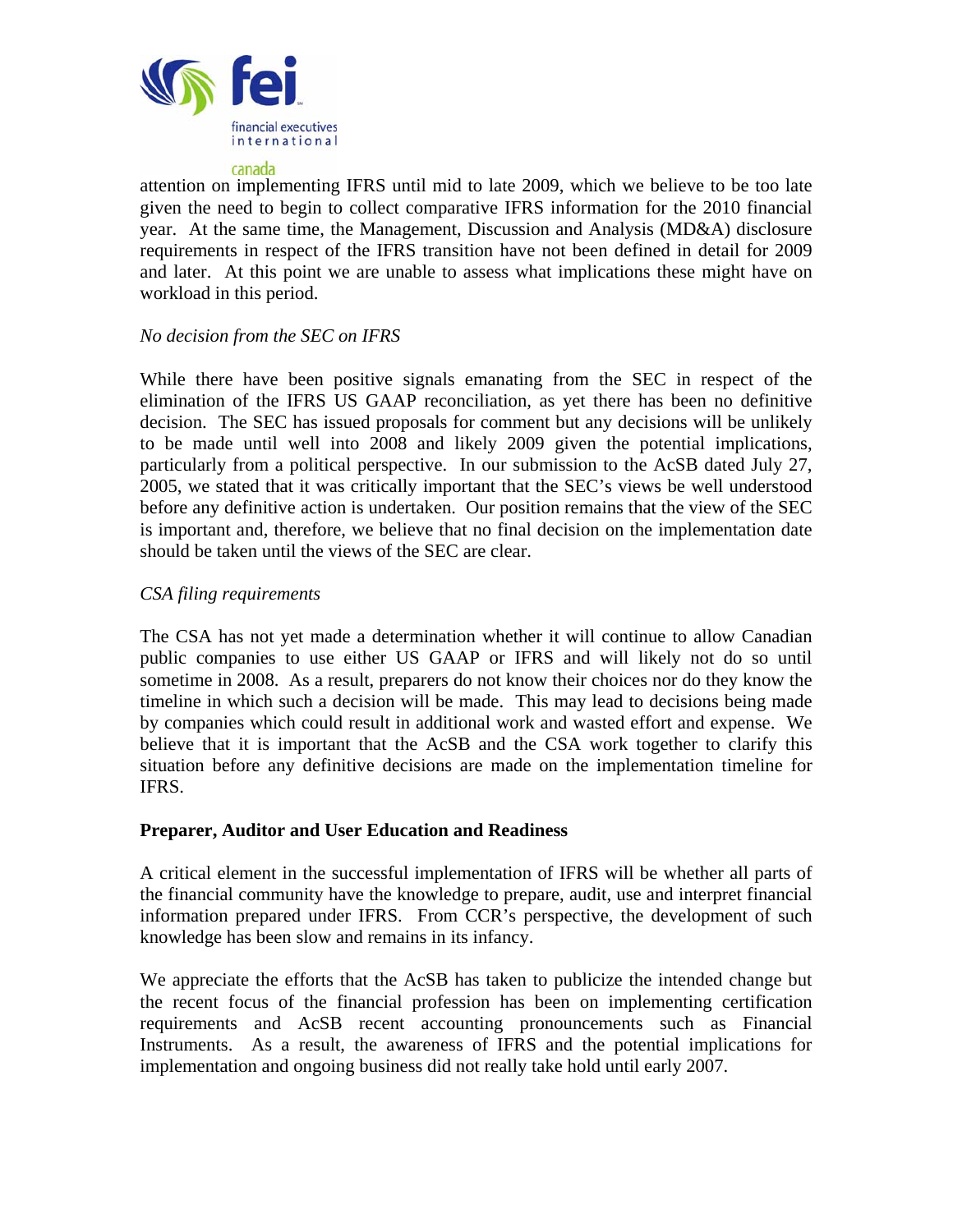

This leaves a significant challenge to educate preparers and auditors at the level of detail required over the next couple of years to ensure a successful implementation and provide comfort to the CEOs and CFOs of public companies, who are required to certify the financial statements, that their financial staff and auditors are appropriately knowledgeable and experienced. While the CICA has commenced the education and development process for its members, and to its credit others, to meet the 2011 timeline, the IFRS transition needs to start now but education has barely started. This will slow down implementation plans.

We are also concerned that the academic community has been slow to react and develop appropriate course changes to reflect the IFRS focus. This potentially leaves a large number of graduates over the next few years leaving university and other tertiary educational facilities without the level of detailed knowledge to immediately jump into the workforce in 2011, which will be a wholly IFRS environment under the current proposals.

The users of financial information, such as audit committees, regulators and analysts also require education. Again, this has barely started which is not surprising given that preparer education has only just commenced, but it is a critical area if the IFRS implementation is to be successful.

The availability of resources to implement IFRS successfully must be considered in any decision on timing. We know that economic growth, SOX and MI 52-109 are today causing a shortage of accountants and information technology professionals relative to demand. We do not see these factors lessening in the next few years. Layering IFRS implementation on top of these will cause significant resourcing stress and increase the risk of significant issues on implementation.

## **IFRS / Canadian GAAP Differences**

We commend the Canadian Institute of Chartered Accountants (CICA) in publishing its recent guide to IFRS. The current identified differences between IFRS and Canadian GAAP runs to in excess of 100 pages. Some of these differences are identified as relatively minor, however we believe that this analysis is at too high a level and that in practice, based on the European experience, the number of differences is much larger. The "devil is in the details" and it will undoubtedly take longer than expected to successfully complete transition unless the AcSB takes a proactive stand in working with others to ensure a sane IFRS implementation approach and provides guidance on the level of detail and due diligence that preparers and auditors are required to undertake. It is imperative that we avoid a repeat of the US SOX implementation and the subsequent comments by the SEC that companies and auditors had gone too far and generated excessive detail.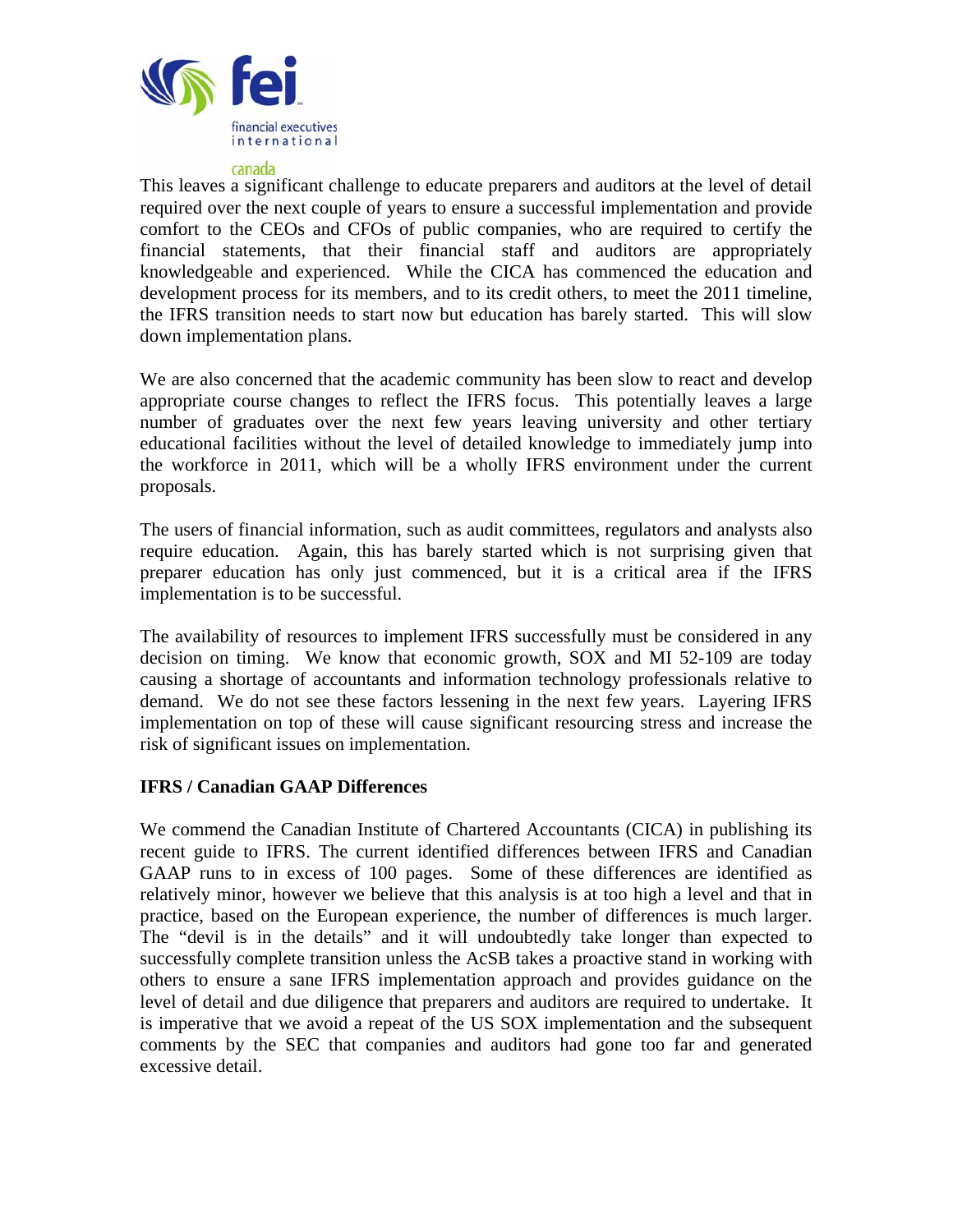

We are also concerned that there is a significant proportion of the Canadian economy and capital markets where there are specific industry issues with no current IFRS or have the potential for significant changes to IFRS shortly after adoption. We are aware of impacts to companies in the oil and gas, insurance, rate regulated and agriculture sectors. We do not believe it is appropriate that a large number of companies may be required to make two significant changes, particularly in a relatively short period of time. This is wasteful of resources but more importantly has the potential to confuse the capital markets and shake investor confidence in the appropriateness of IFRS.

We are strong supporters of one global set of accounting standards consistently adopted, applied and interpreted across the world and developed and set by an independent standard setting body. Developments in Europe and China give us some concern over whether IFRS, as issued, will ultimately be accepted as the global GAAP or whether they will succumb to the potential for political influence and revert to localized GAAP. We believe it is inappropriate, and a retrograde step for Canada, to move from standards set by an independent body through an open and transparent process to one where local politicians require amendments before IFRS can be adopted. We believe that Europe will be key in this area but that their position will be greatly influenced by the SEC's approach to the elimination of the IFRS US GAAP reconciliation. As such we believe that the IFRS implementation date decision should be delayed until the position of the SEC and Europe is clearer.

## **Timing of the AcSB activities**

It is critical for preparers to have certainty as they develop their transition plans for implementation. We understand that an omnibus exposure draft will be issued by the AcSB in Q1 2008. Although largely done for appearance's sake, it needs to be clearly understood that any changes to IFRS will hamper implementation efforts.

In addition, while the AcSB issued a tentative conclusion on the definition of a publicly accountable enterprise in July, we understand that a final decision will not be made until at least mid 2008. If companies are to meet the proposed AcSB timelines it would be appropriate for them to know today whether they apply to them. Companies should not be expected to incur costs and divert resources to planning for implementation on the basis that AcSB pronouncements **might** apply to them.

We also note the recent 171 page exposure draft from the IASB in respect of its improvement project. While these are intended to be clarifications, each potential change must be analyzed for the impact on accounting practice. We are also unclear of the intended finalization date so companies are left to plan for implementation without knowing the final form of the standards that will apply to them.

### **Conclusion and Recommendations**